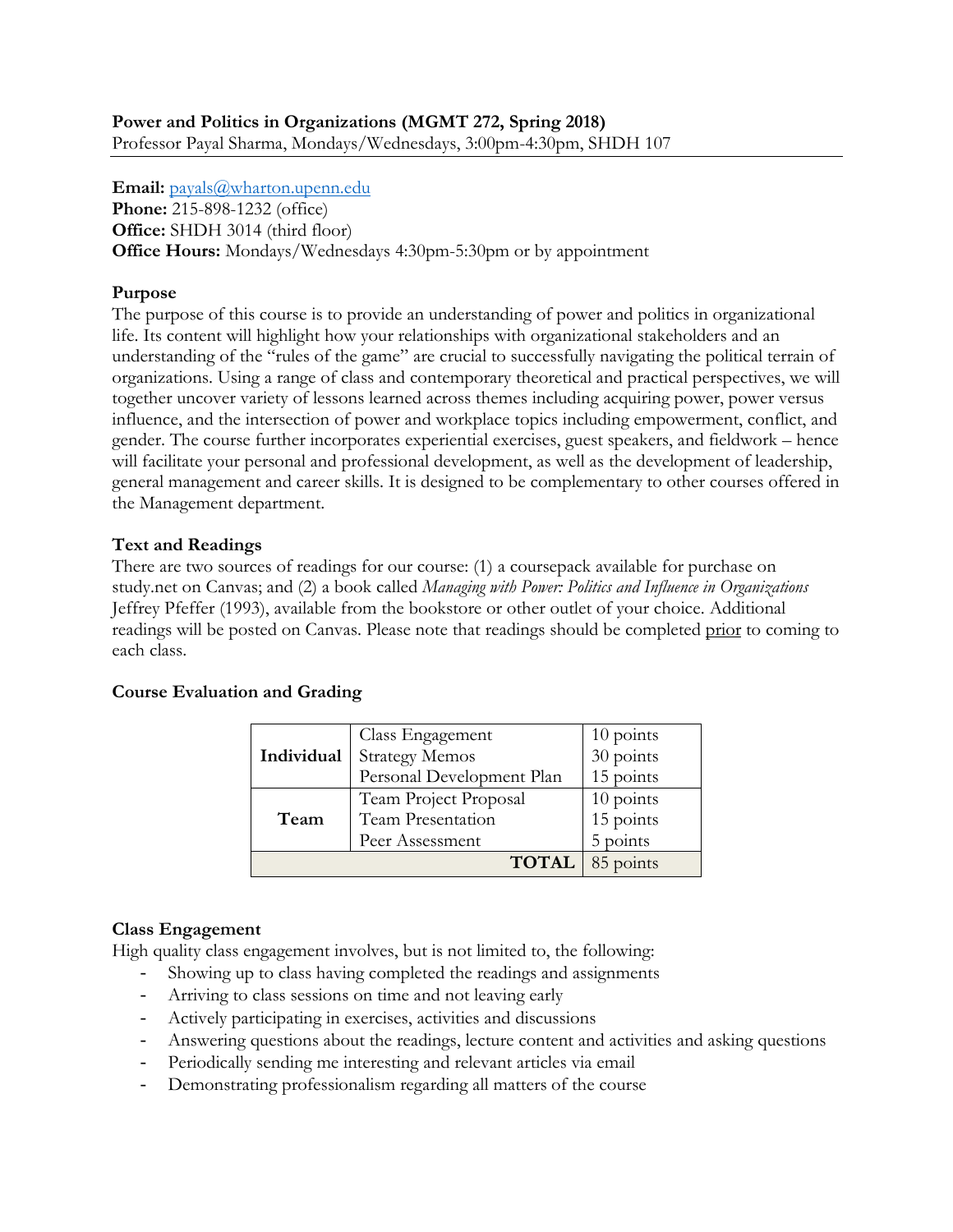High quality class contribution further involves use of logic, evidence, and data to support conclusions, and is more than an expression of an opinion or feeling. I encourage you to demonstrate curiosity, creativity and a willingness to experiment and have an open mind throughout the course. It is also important for your learning to take into consideration the ideas already offered by others, and moves the analysis forward to generate new insights; and/or help other students to feel safe about participating and speaking.

Comments that are vague, repetitive, unrelated, disrespectful of others, or without sufficient foundation are discouraged and will be evaluated negatively. I will further use "supportive cold calling" to encourage balanced involvement, to ensure appropriate preparation and attention, and to elevate the quality of in-class discussions.

#### **Strategy Memos**

As noted on the Class Schedule at the end of this syllabus, there are five (5) strategy memos due throughout our semester – however, your three (3) highest earned grades only will be used for course evaluation purposes. Thus it is up to you decide which of the memos you would like to submit (this is your choice entirely and you do not need to inform me ahead of time which memos you will turn in). Please see the Strategy Memos file on Canvas for the discussion questions for each assignment.

Strategy memos are due in person, in hard copy only, at the start of the designated class session. No electronic or late submissions are accepted, and you must be present in class to turn in your assignments yourself.

# **Personal Development Plan**

The purpose of the Personal Development Plan is to help you develop and chart your political strategy as you enter your career. Furthermore, it will allow you to see how people currently working in sectors and organizations you are interested in have built power, leveraged their networks, achieved success, and/or recovered from failures.

This can be a challenging assignment because it forces you to project yourself into the future. However, even if you change your goals or your interests change over time, creating a plan now enables you to set a range of short and long-term goals, and contemplate how power and politics are likely to impact your career objectives.

As part of your plan, you will conduct at least three informational interviews with professionals who are currently in careers that you are interested in pursuing. From these interviews, you will learn about their strategies for dealing with issues pertinent to power and politics using course concepts, case examples, and class exercises.

Based on what you have learned in the course and in your informational interviews, you will create a plan which covers the following topics:

- 1. What are 2 of your career goals?
- 2. Who did you interview for this assignment? Provide a clear and coherent description of your informants.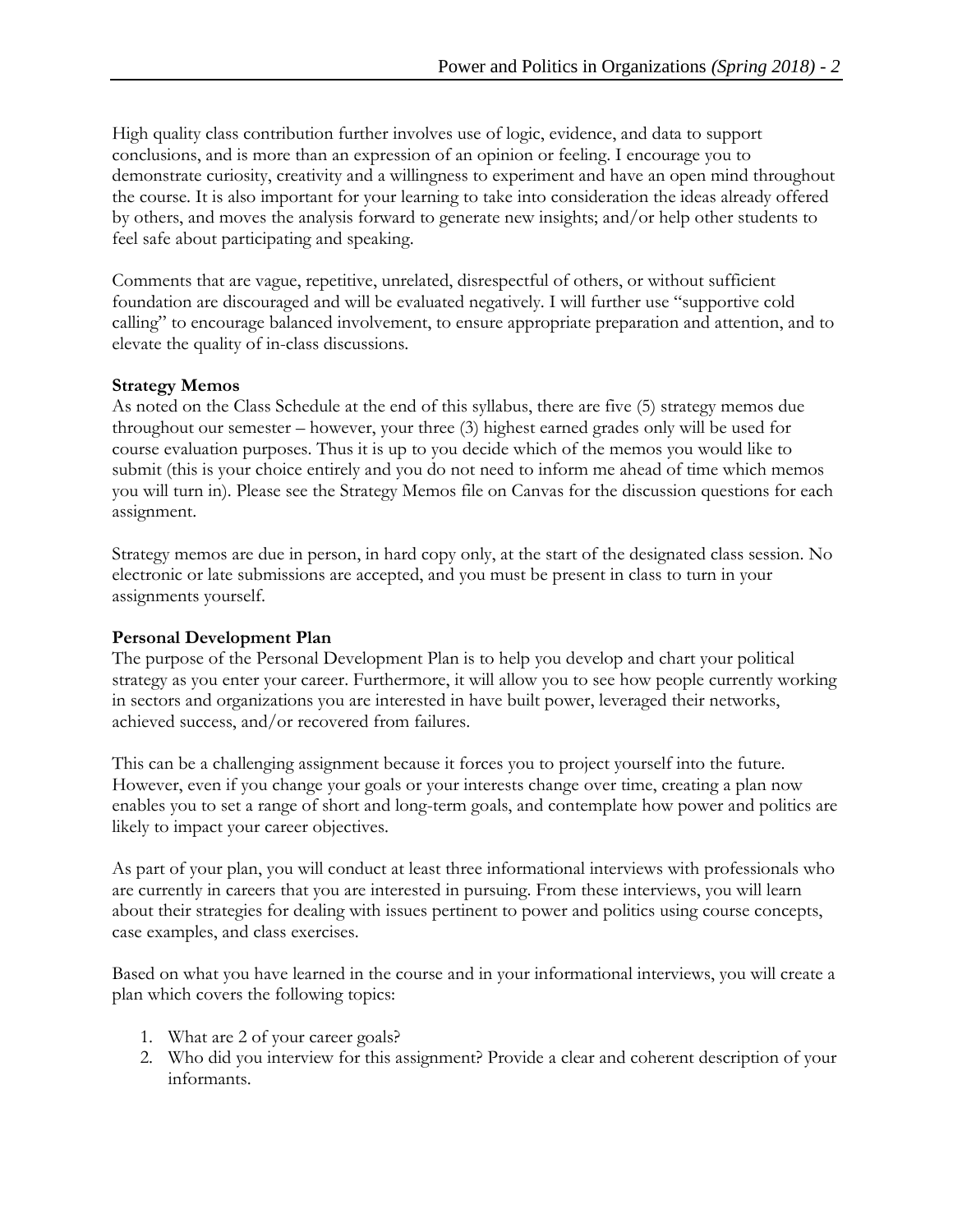- 3. What was your semi-structured interview protocol? Provide the questions that you used to guide the conversations with your informants.
- 4. What is your strategic plan for developing power as you begin career? This can include tactics including building your network as you start your career and transition into your future goals.
- 5. What are 2-3 ethical and/or social dilemmas you might encounter as you implement your strategies? What concrete steps can you take to handle these dilemmas?
- 6. What are 2-3 lessons learned that you want to remember a year from now to help you as you move forward in your career?

Your earned grade will reflect the quality of your analysis, appropriate use of course concepts, logic, use of interview data, substantiation of conclusions, clarity, and interest. Please be sure to draw on, and integrate, course materials as well as data from your interviews to support your ideas.

# **Team Project**

The purpose of this project is to examine and analyze the conditions of a "powerless" organization, unit or team in Philadelphia, and offer realistic and implementable strategies on how to improve its conditions. It is up to your team to find ways to gain access to, and study, the setting and people.

This project is intended to help your team develop an understanding of the feelings and experiences which accompany lacking power. There will be times in your careers in which you are denied opportunities, prevented from acquiring resources, and have few allies. When in this position, you are likely to experience economic, social, and psychological consequences, yet it is critical that you learn how to understand, recover from, and even leverage these circumstances as important opportunities. Therefore, by examining groups who are "powerless," your team will gain a deeper understanding of power dynamics, and discover strategies that can help you in your own experiences.

This project offers your team an opportunity to engage in fieldwork, whereby you will gather firstperson data from relevant political actors, including members of the disadvantaged or disenfranchised setting, individuals who are attempting to improve the situation, and/or other pertinent stakeholders. You will need to visit the setting on-site, establish meaningful relationships with the involved parties, and demonstrate value to them of your efforts in order to facilitate their engagement and participation. Other aspects of your fieldwork may include attending meetings and/or events, or participating in their organizations' activities.

#### *Field site and data collection:*

Your team will need to gather data such as by taking notes, pictures, or video to help your analysis. Please remember your team must receive consent from the stakeholders for such efforts. In addition, your team will need to obtain and study archival materials that describe the group. These materials may come from the setting or from other outside sources (e.g., the popular press, analysts, consultants, etc.).

You are responsible for finding an appropriate organization to investigate in the early stages of the course and having it approved by me. You are encouraged to visit me during office hours if you have any questions about the project as it involves a substantial time commitment and group effort.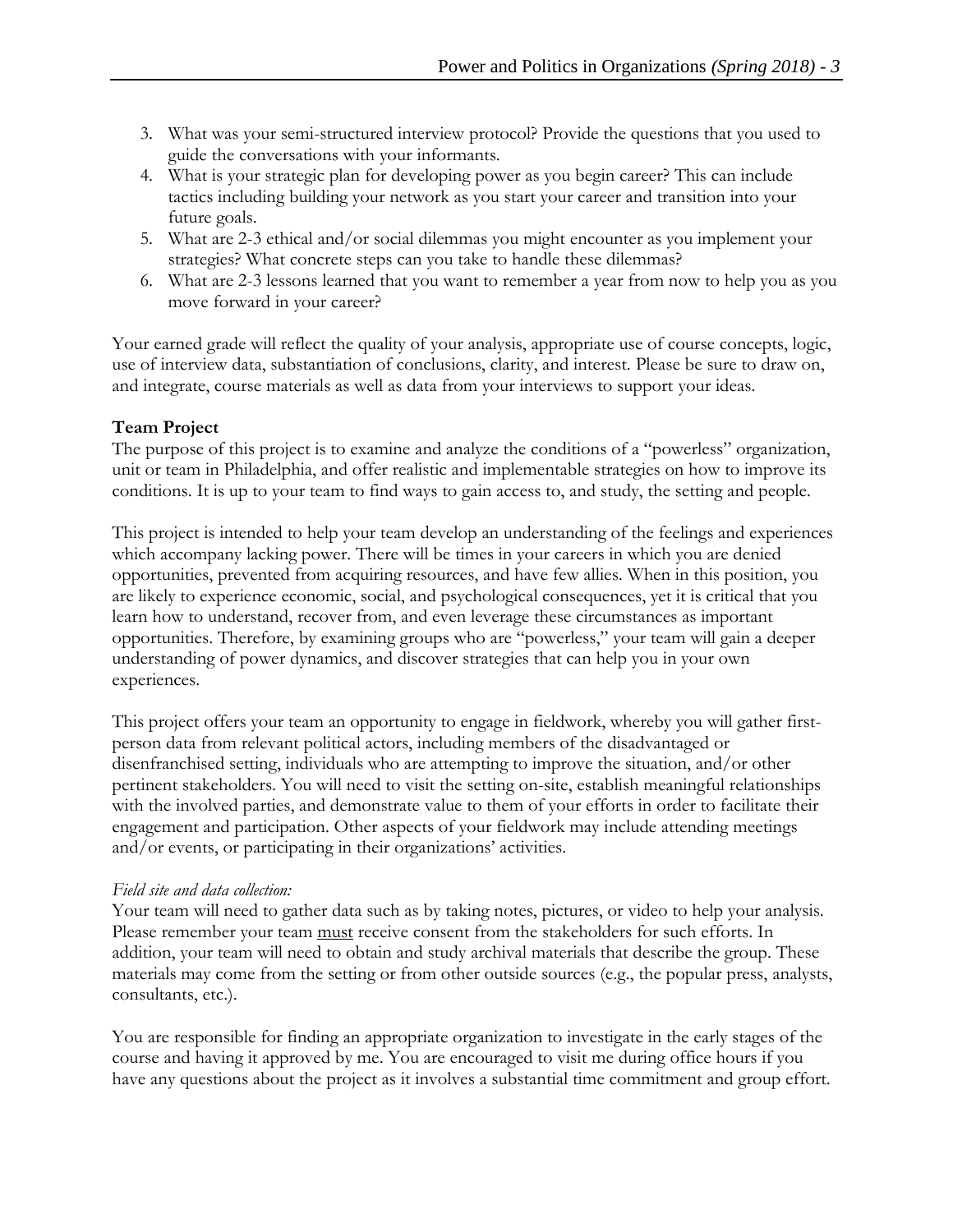## *Project proposal components:*

- 1. Overview of who your team is studying, why they are powerless, and 2-3 major challenges on which you are focusing your analysis;
- 2. Description of data collection procedures;
- 3. Roles of team members (who will do what to ensure an appropriate division of labor)
- 4. Timeline of project and short-term goals.

Please note that your team will turn in its Project Proposal on the designated date listed on the Class Schedule, then each team will present your progress in class, and receive feedback from other students and myself in developing your project.

#### *Team presentation components:*

In addition to including the project proposal components,

- Analysis and findings. As examples, analyzing relevant stakeholders in terms of their sources of power, and the effective and ineffective power and politics strategies that they are using; applying appropriate course concepts to the challenges identified; and ensuring analyses are supported with data and findings.
- Short and long-term recommendations which are easily implementable, for improving power and politics-related dynamics.
- Executive summary (one page) for distribution to your classmates during your presentation.

#### *Team member assessment:*

It is important to be a team player for this project as "free riding" is unacceptable. To help team members stay accountable, you will be asked to individually submit a team member evaluation form when the presentations are over. In this form, you will independently assess your fellow team members' work on the project. I will review these forms when determining your individual course grades on the team presentation.

All team members will generally receive the same grade even though some might have worked harder than others; this is the nature of teamwork. It is up to you as team members to try to manage your work so that everyone contributes effectively and to sort out any issues that may arise. This includes resolving conflict which may arise as a result of working together. If multiple members of believe that particular individual(s) deserve lower grades due to their lack of involvement, I will consider this possibility and reserve the right to give these individual(s) a lower grade.

**Format** (for all assignments except Team Project Presentations)

- Cover page with assignment title, date, and your Penn ID # (please do not provide your name, to facilitate the blind grading process)
- Use of Times New Roman 12-point font
- Double-spaced, one inch margins all around
- Page numbers provided in upper right hand corner
- Written in prose where applicable (and to save space you do not need to list the question prompt – rather, simply provide your response)
- Page length: for Strategy Memos, 2 pages maximum; for Personal Development Plan, 10 pages maximum; for Team Project Proposal, 3 pages maximum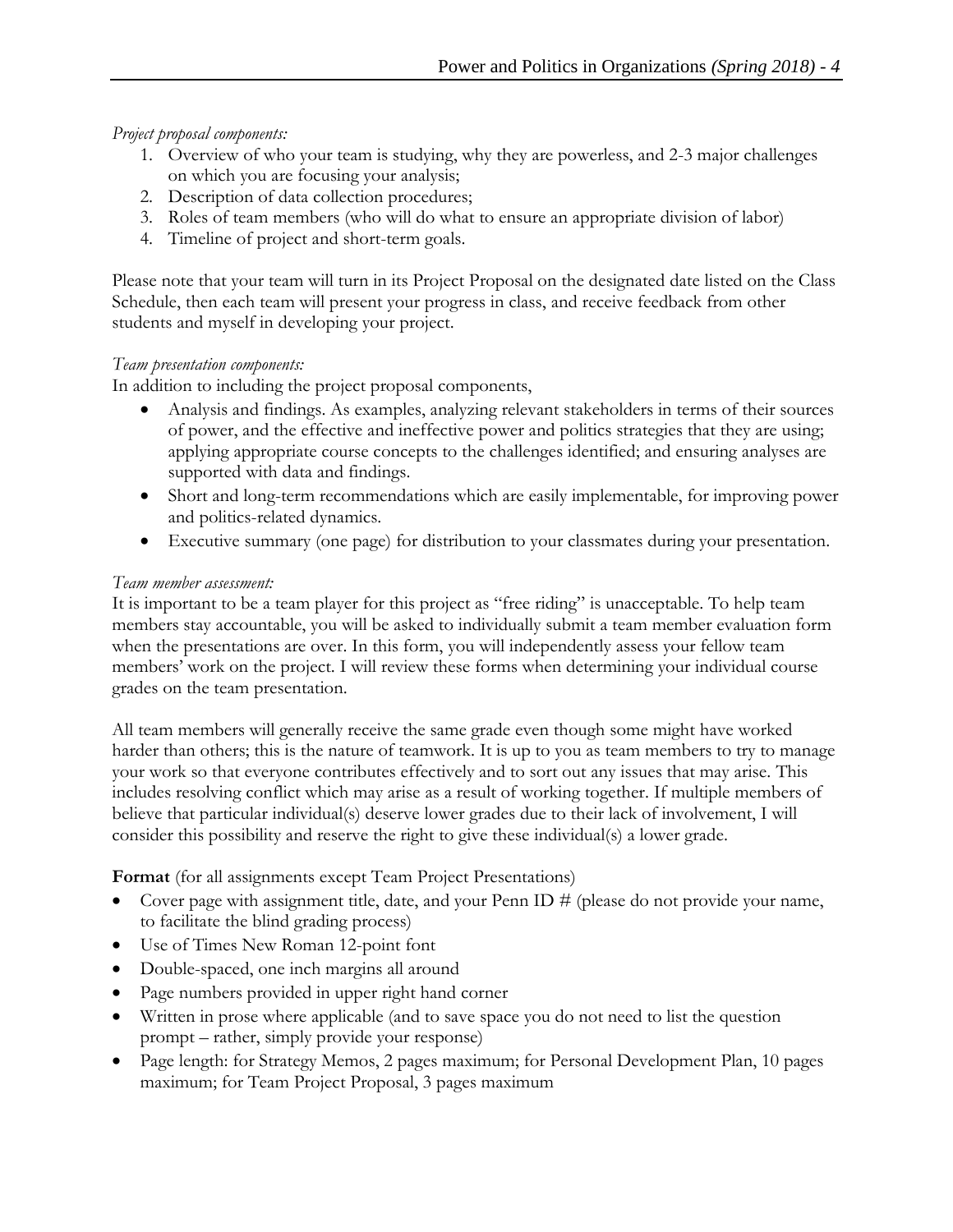# **Teaching Philosophy**

Individuals learn through a variety of ways. Thus, the course has been designed to foster your learning through different teaching methods such as lectures, case analyses, team work, and other experiential exercises. In addition, the course design incorporates four pillars which are supported by research on higher education conducted by the Carnegie Foundation for the Advancement of Teaching (Colby, Ehrlich, Sullivan, & Dolle, 2011):

- 1. *Analytic.* Developing conceptual thought and critical thinking skills
- 2. *Multiple framing.* Learning there are competing perspectives (for example, positive and negative impact of management phenomena), with different assumptions, to understand when sense-making of complex issues. Gaining comfort with ambiguity and unstructured circumstances.
- 3. *Reflective exploration of meaning.* Includes questions of purpose, personal reflection and significance. Encourages exploration of a wide range of possibilities.
- 4. *Practical reasoning.* Integrating the above three modes to solve actual problems in the real world.

# **Electronics**

To help promote engagement with the course, all phones, tablets, computers, and other electronics must be turned off and put away *out of sight* during the entire duration of classes (unless you are instructed to do otherwise). Consistent with this policy, recent research finds that laptops impair the learning of other students [\(http://bit.ly/laptopsinclass\)](http://bit.ly/laptopsinclass). Hence the policy will be strictly enforced.

## **Ethics**

Personal integrity and professionalism are fundamental values of Wharton and the University of Pennsylvania community. To help ensure that these values are upheld and to maintain equitability in the evaluation of your work, this course will be conducted in strict conformity with the Academic Honor Code: www.upenn.edu/academicintegrity/ai\_codeofacademicintegrity.html

# **Absences**

All absences must be reported through the Course Absence Reports (CAR) system via Penn InTouch. You are responsible for making up class content and/or readings for days you miss. Recommended strategies include:

- o review and complete strategy memos;
- o ask for notes from another student, such a team member;
- o meet with another student to talk through the notes
- o meet with myself in office hours to ask clarifying questions well in advance of assignment due dates!

*Note: This syllabus and the course schedule are subject to changes at my discretion. Any changes will be announced in class and/or via Canvas/email and will take precedence.*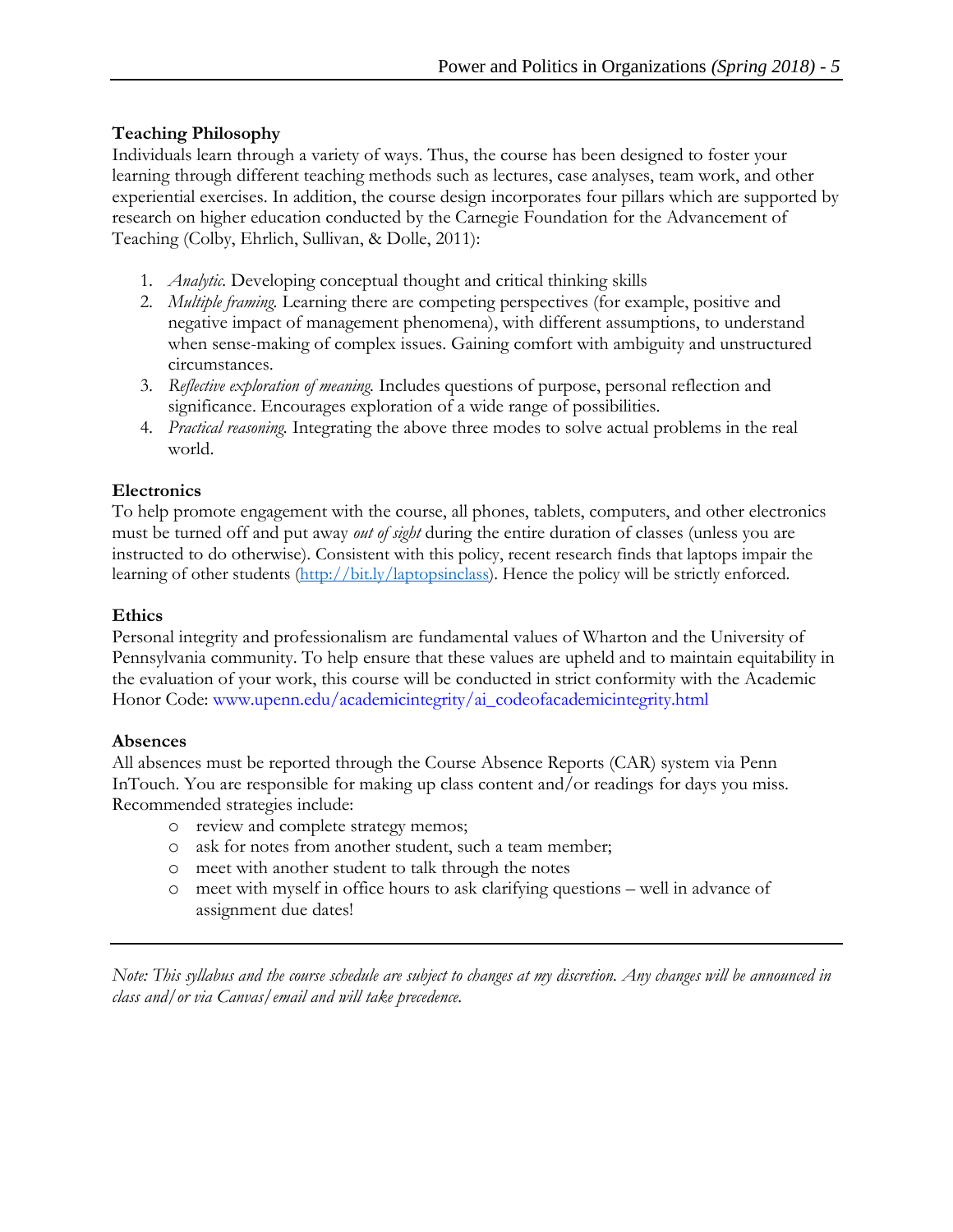| Week                                                          | Day/Date       | <b>Readings and Assignments</b>                                      |  |  |
|---------------------------------------------------------------|----------------|----------------------------------------------------------------------|--|--|
| <b>PART 1: INTRODUCTION</b>                                   |                |                                                                      |  |  |
| Week 1: Welcome                                               | Wednesday 1/10 | $\bullet$<br>Article: Power Paradox (Canvas)                         |  |  |
| Week 2:                                                       |                | Case: Textile Corporation<br>$\bullet$                               |  |  |
| Power and Influence                                           | Wednesday 1/17 |                                                                      |  |  |
|                                                               |                | Chapter 2: When Is Power Used?<br>$\bullet$                          |  |  |
| Week 3: Diagnosing<br>Power and Influence                     | Monday 1/22    | Chapter 3: Diagnosing Power and Dependence<br>$\bullet$              |  |  |
|                                                               |                | Chapter 8: The Importance of Being in the Right Unit<br>$\bullet$    |  |  |
|                                                               | Wednesday 1/24 | <b>Case: Black Caucus Groups</b><br>$\bullet$                        |  |  |
|                                                               |                | Due: Strategy Memo #1                                                |  |  |
|                                                               |                | PART 2: DEVELOPING A POWER BASE                                      |  |  |
|                                                               |                | Chapter 7: Formal Authority, Reputation, and<br>$\bullet$            |  |  |
| Week 4: Individual                                            | Monday $1/29$  | Performance                                                          |  |  |
|                                                               |                | Article: Cialdini, Reciprocation<br>$\bullet$                        |  |  |
|                                                               |                | Article: Do Chameleons Get Ahead<br>٠                                |  |  |
|                                                               |                | Case: Lyndon Baines Johnson<br>$\bullet$                             |  |  |
|                                                               | Wednesday 1/31 | Due: Strategy Memo #2<br>$\bullet$                                   |  |  |
|                                                               |                | Chapter 6: Location in the Communication Network<br>$\bullet$        |  |  |
| Week 5: Networks                                              | Monday 2/5     | Article: Informal Networks<br>٠                                      |  |  |
|                                                               |                | Article: Network Secrets of Great Change Agents<br>٠                 |  |  |
|                                                               |                | Case: Amelia Rogers<br>$\bullet$                                     |  |  |
|                                                               | Wednesday 2/7  | Case: Heidi Roizen<br>٠                                              |  |  |
|                                                               |                | Due: Strategy Memo #3<br>$\bullet$                                   |  |  |
| Week 6: Leadership                                            | Monday 2/12    | Article: What Effective General Managers Really Do<br>$\bullet$      |  |  |
|                                                               |                | Article: Power Play<br>٠                                             |  |  |
|                                                               |                | Chapter 14: Changing the Structure<br>$\bullet$                      |  |  |
|                                                               | Wednesday 2/14 |                                                                      |  |  |
| Week 7: Resources                                             |                | Chapter 4: Where Does Power Come From<br>$\bullet$                   |  |  |
|                                                               | Monday $2/19$  | Chapter 5: Resources, Allies, and New Golden Rule                    |  |  |
|                                                               |                | Article: Cialdini, Scarcity                                          |  |  |
|                                                               | Wednesday 2/21 | Due: Team Project Proposal<br>$\bullet$                              |  |  |
| <b>PART 3: POWER AND</b><br><b>ORGANIZATIONAL EXPERIENCES</b> |                |                                                                      |  |  |
| Week 8: Conflict                                              | Monday 2/26    | Chapter 12: Timing is (Almost) Everything<br>$\bullet$               |  |  |
|                                                               | Wednesday 2/28 | Article: Power, Greed and Glory on Wall Street (Canvas)<br>$\bullet$ |  |  |
|                                                               |                | Article: The Men, The Money and The Merger (Canvas)<br>$\bullet$     |  |  |
|                                                               |                | Due: Strategy Memo #4<br>٠                                           |  |  |
| Week 10:                                                      | Monday 3/12    | Article: Shake It Baby (Canvas)<br>$\bullet$                         |  |  |
| Empowerment                                                   | Wednesday 3/14 |                                                                      |  |  |
|                                                               | Monday 3/19    | Due: Personal Development Plan (rough draft, optional)<br>$\bullet$  |  |  |
| Week 11: Gender                                               | Wednesday 3/21 | Article: Power of Talk (Canvas)<br>$\bullet$                         |  |  |

# **Class Schedule**